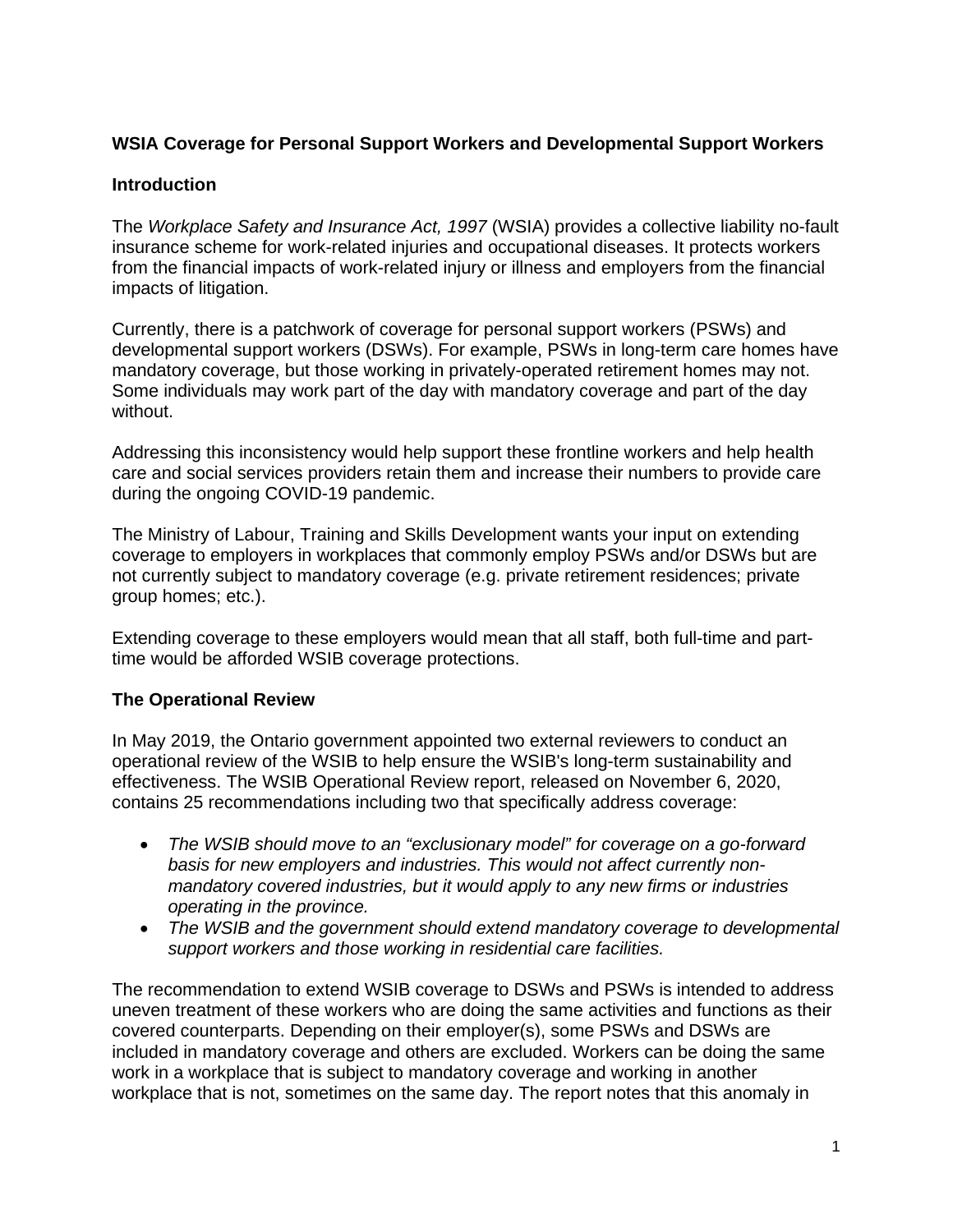WSIB coverage justifies immediate action to level the playing field for workers in these industries. There is heightened immediacy to consider this recommendation given the Government's efforts to support workers and employers through the COVID-19 pandemic.

### **Background on the WSIA system**

The legislative framework sets out what industries are subject to mandatory coverage, what industries are omitted from mandatory coverage, and what industries are excluded from mandatory coverage. An employer who is not subject to mandatory coverage may choose to purchase WSIB coverage. An employer who is mandatorily covered cannot opt for private insurance coverage for its workers instead.

Extending coverage to employers of all PSWs and DSWs would require a regulatory change under O. Reg. 175/98, under the WSIA. If such a change was made, affected employers would have to register and pay premiums to the WSIB in the same manner as those employers who are currently subject to mandatory coverage.

WSIB administers the WSIA and operates at arm's-length from the Ministry of Labour, Training and Skills Development. It is entirely funded by premiums paid by covered employers. Employers are required to notify the WSIB whenever a work-related injury/illness occurs (including COVID-19 cases). In turn, the WSIB adjudicates the claim based on the merits and justice of each case. If the claim is allowed, the WSIB may pay loss of earnings benefits, health care costs, and provide return to work supports.

WSIB benefits and services include the following:

- Loss of Earnings If a worker misses time from work because of a work-related injury or illness the WSIB pays for the worker's loss of wages, based on 85 % of their take-home pay.
- Non-Economic Loss A worker may be eligible for this benefit if their work-related injury or illness causes them to have a permanent impairment.
- Health Care If a worker needs need help with their recovery, the WSIB can provide benefits for treatment, medical devices, equipment and supplies, and prescription drugs.
- Return to work supports, including retraining If a worker needs support to get back to work, the WSIB can provide services and build a customized return-to-work plan for the worker.
- Survivor Benefits If a worker dies from a work-related injury or illness, the WSIB pays benefits to surviving spouses and dependents.

# **Discussion Questions**

The Ministry of Labour, Training and Skills Development is seeking feedback on the following questions:

1. The WSIB covers work-related injuries and occupational diseases (including infectious diseases like COVID-19). Would extending mandatory coverage to all employers of PSWs and DSWs help improve worker protections?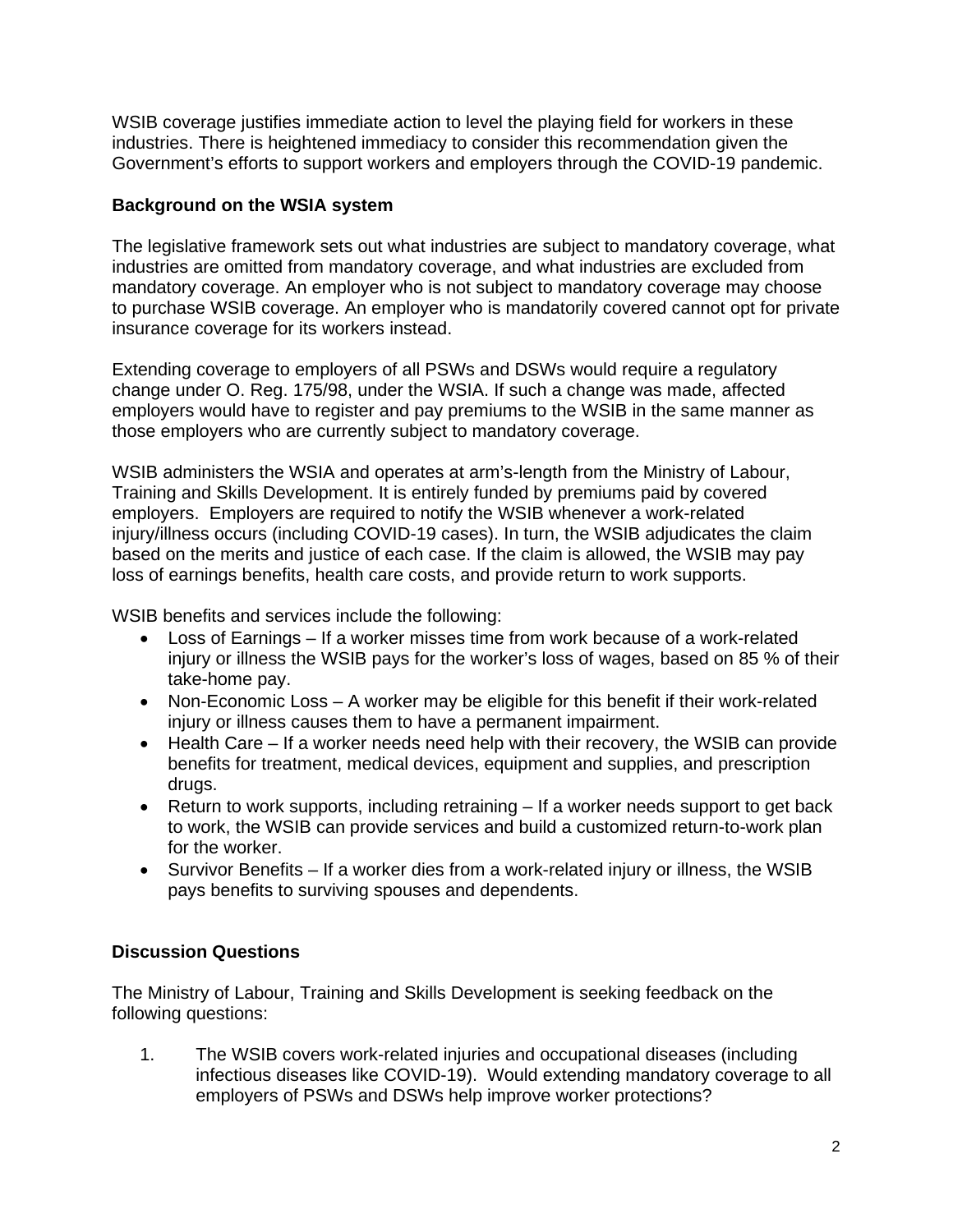- 2. What benefits and services would WSIB coverage provide to PSWs and DSWs that are not provided under private insurance schemes?
- 3. Would extending coverage to all employers of PSWs and DSWs help with recruitment and retention of these frontline workers?
- 4. The recommendation to extend mandatory WSIB coverage to DSWs and PSWs did not speak to what threshold to consider as a standard to extend coverage (i.e. PSWs and DSWs who make up a significant portion of an employer's workforce be covered, as opposed to an employer who may employ a single PSW or DSW in their organization). What might be an appropriate threshold (i.e. the proportion of PSWs/DSWs working for an employer) to consider as a standard to extend coverage?

If there are additional considerations, issues, or ideas about extending mandatory coverage to employers of PSWs and DSWs that are not addressed through these questions, please take this opportunity to share those thoughts as well.

#### **Notice to Consultation Participants**

Submissions and comments provided to the Ministry of Labour, Training and Skills Development (the Ministry) are part of a public consultation process to solicit views on extending mandatory WSIB coverage to all employers of PSWs and DSWs. This process may involve the Ministry publishing or posting to the internet your submissions, comments, or summaries of them. In addition, the Ministry may also disclose your submissions, comments, or summaries of them, to other parties during and after the consultation period.

Therefore, you should not include the names of other parties (such as the names of employers or other employees) or any other information by which other parties could be identified in your submission.

Further, if you, as an individual, do not want your identity to be made public, you should not include your name or any other information by which you could be identified in the main body of the submission. If you do provide any information which could disclose your identity in the body of the submission, this information may be released with published material or made available to the public. However, your name and contact information provided outside of the body of the submission (such as that which may be found in a cover letter, on the outside of an envelope, or in the header or signature of an email) will not be disclosed by the Ministry unless required by law. An individual who provides a submission or comments and indicates a professional affiliation with an organization will be considered a representative of that organization and his or her identity in their professional capacity as the organization's representative may be disclosed.

The Ministry is authorized to collect and use personal information for the purposes of this consultation pursuant to the *Workplace Safety and Insurance Act, 1997* and subsection 38(2) and clause 41(1)(b) of the *Freedom of Information and Protection of Privacy Act*. The Ministry is authorized to disclose personal information collected for the purposes of this consultation pursuant to clause 42(1)(c) of the *Freedom of Information and Protection of Privacy Act*.